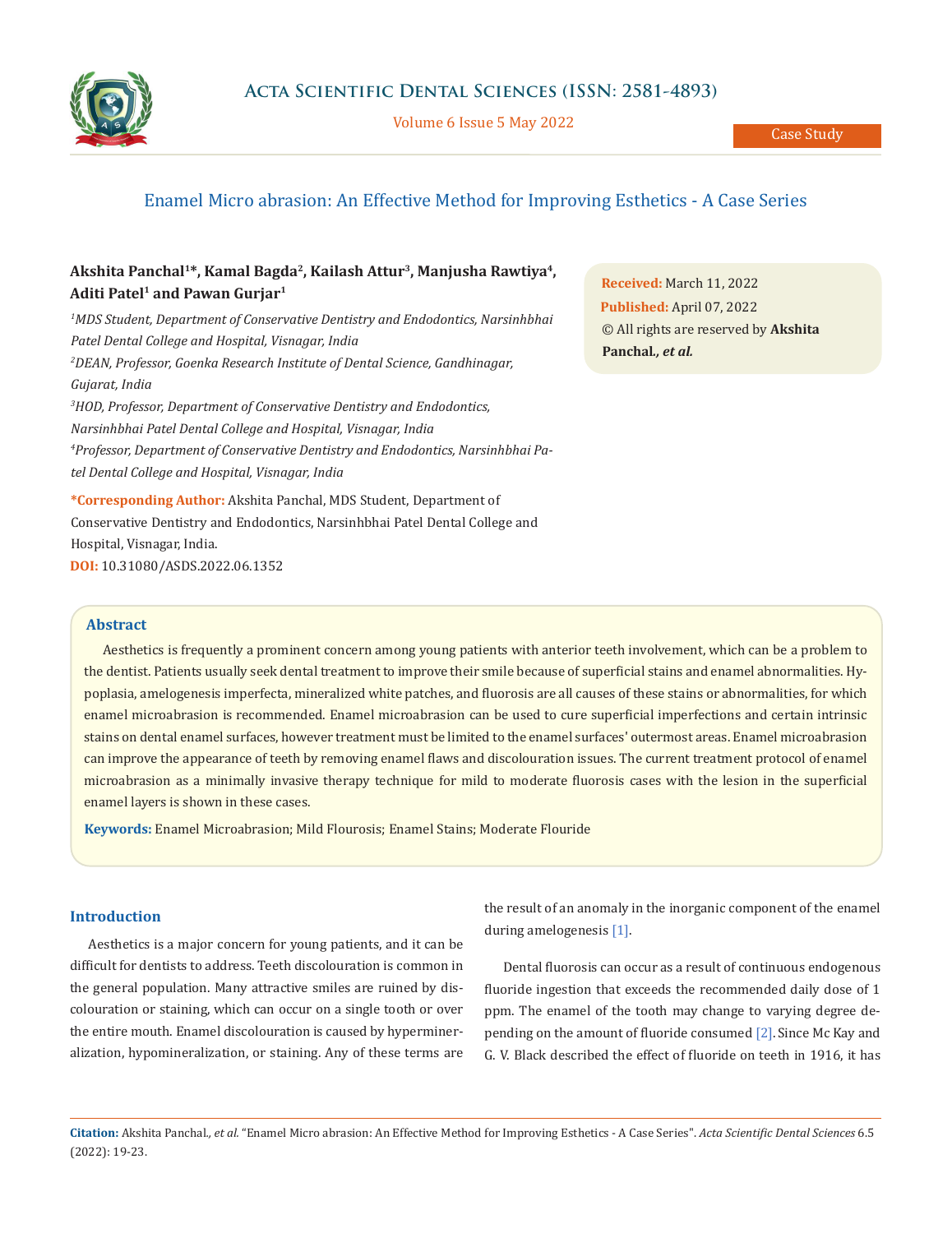been well documented that fluoride can have both good and harmful effects on the dentition. The topical impact of fluoride once the teeth have erupted in the oral cavity is principally responsible for its positive effects on dental caries. Conversely, harmful consequences are caused by systemic absorption during tooth growth, which causes dental fluorosis, one of the most frequent types of enamel demineralisation [3].

A chronic fluoride-induced disorder in which enamel growth is interrupted and the enamel is hypomineralized is classified as "dental fluorosis," a specific disturbance in tooth creation and an aesthetic problem. White spots, brown stains, white opaque lines or striations, or a white parchment-like appearance of the tooth surface are all signs of enamel fluorosis. Fluorosis is distributed symmetrically, however the severity varies depending on the type of tooth. Premolars, for example, have a higher fluorosis prevalence and are more seriously affected [4].

Microabrasion/macroabrasion, bleaching, composite restoration, veneers, or full crowns are some of the treatment options available, depending on the individual case. Enamel microabrasion is the ideal treatment for the aesthetic enhancement of stains associated with mild to moderate fluorosis  $[5]$ . The clinical appearance of mild cases with opaque white patches was improved by microabrasion of the enamel and vital bleaching of the teeth. However, in moderate and severe situations, a combination of enamel microabrasion and vital bleaching is the most common conservative technique. When severe dental fluorosis with profound enamel flaws is present, restorative procedures will be used  $[6]$ .

The purpose of this case series is to describe and discuss cases of mild to severe dental fluorosis treated with Antivet placed over inactive brown patches on maxillary anterior teeth using a chemical microabrasion technique. Antivet Kit its the perfect ally for eliminate stains due to fluorosis, smoking or drinking dark sodas, wine and coffee. This kit is also recommended as a pre ortho treatment to have better bracket adhesion in dental pieces affected by fluorosis.

Antivet is supplied with a 10 ml bottle of enamel cleaning solution and a 10 ml bottle of neutralizing solution, rubber dams, brush applicators, a palette for the solutions, and the manufacturer's instructions for use. It is a one-visit treatment for the removal of brown stains.

## **Case History Case report 1**

A 26-year-old male patient presented to the department of conservative dentistry and endodontics at Narsinhbhai Patel Dental College and Hospital Visnagar's Department of Conservative Dentistry and Endodontics with the chief complaint of discoloured upper front teeth. There were no major signs and symptoms, and the past medical history was non-contributory. The facial surfaces of the maxillary central incisors and lateral incisors had inherent brown stains on clinical examination (Figure A). It was classified as mild to moderately severe fluorosis according to Dean's fluorosis index.

In this case we used commercially available Antivet Solution kit (dental enamel cleaning kit) by MDC Dental for enamel microabrasion. Following oral prophylaxis, teeth were isolated using a heavy body rubber dam sheet with interproximal wedjets to protect sensitive tissues from strong acid.

 Enamel cleaning solution, a stabilised 21% hydrochloric acid solution, was gently rubbed on the stains with a brush applicator until it changed colour. The agent penetrates the fluorotic enamel prisms, leaches out the fluoride ions, and decreases the stains as a result of the combination of mechanical rubbing and acid's chemical activity. To achieve the desired outcomes, three 5-minute applications were completed.

Then the neutralising solution (which helps to neutralise any remaining acid on the teeth) was applied to the teeth for 2 minutes and then wiped away. After removing the rubber dam, the teeth were polished with a composite polishing kit. The patient was satisfied with the final outcome (Figure D).

For maintenance, the patient was given an over-the-counter whitening toothpaste for two weeks, and post-operative instructions were given after the procedure was completed. There has been no sensitivity or relapse in the stains in the case follow-up for 6 months after therapy.

#### **Case report 2**

With cosmetic concerns, a 30-year-old male patient was admitted to Narsinhbhai Patel Dental College and Hospital Visnagar's Department of Conservative Dentistry and Endodontics. Brown stains were found on the upper central incisors. Both central inci-

**Citation:** Akshita Panchal*., et al.* "Enamel Micro abrasion: An Effective Method for Improving Esthetics - A Case Series". *Acta Scientific Dental Sciences* 6.5 (2022): 19-23.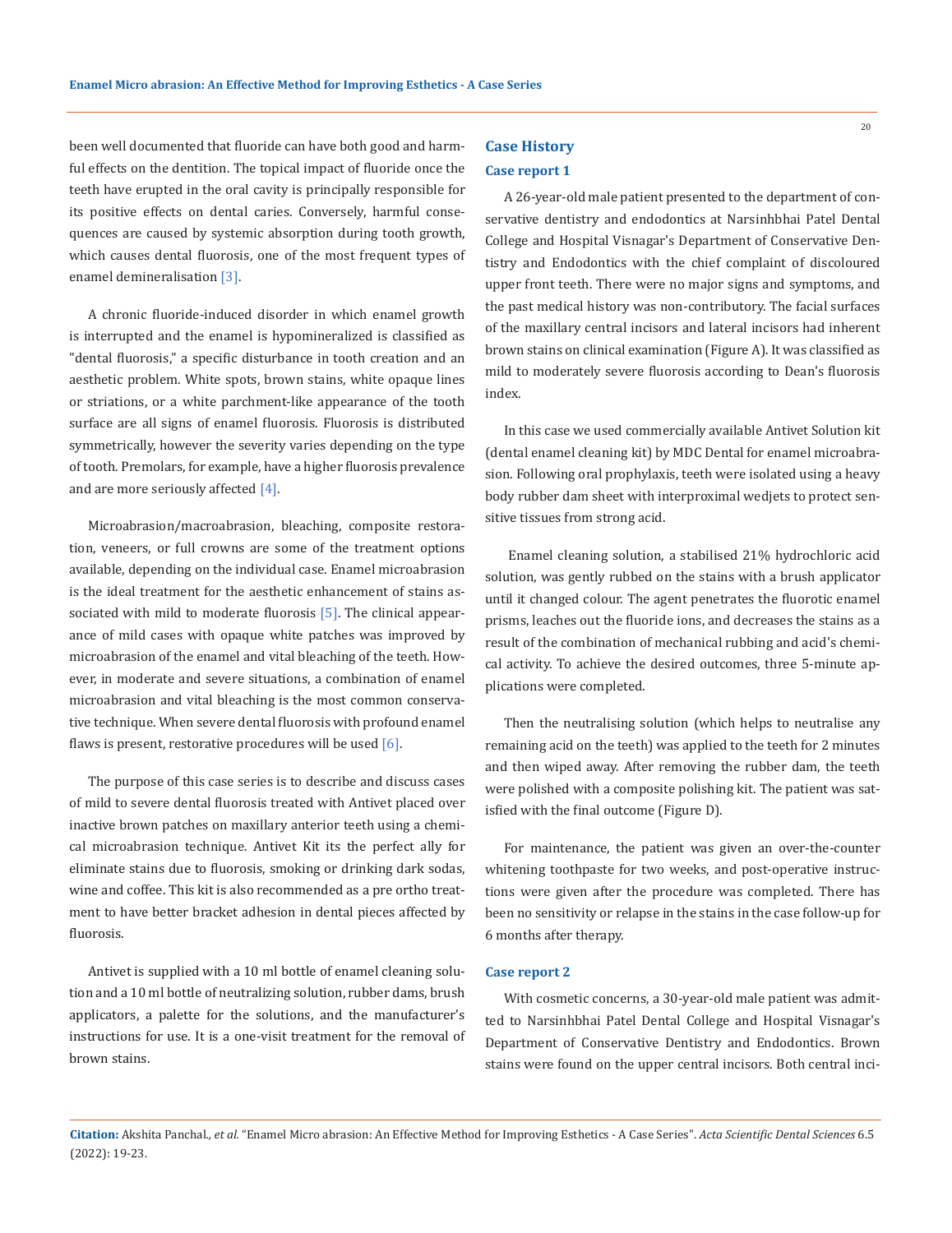sors had crack lines in the axes. Mild brown stains were visible on the other anterior teeth (Figure B). White stains were visible on the posterior teeth. The aim was to offer the patient an attractive smile while keeping in mind least invasive treatments, and duration of procedure and the patient's budget. So, we decided to perform microabrasion as the final treatment. Oral prophylaxis was performed, followed by tooth isolation using a heavy body rubber dam sheet. On the Vita Tooth guide 3D Master scale, the colour of the right central incisor tooth was judged to be 4R.

Then, according to the manufacturer's instructions, a gingival barrier gel was applied to the contours of the gums, followed by the application of the Antivet Enamel Microabrasion kit. The microabrasion method was performed three times for a total of five minutes. After the procedure, a neutralising solution was administered to the teeth to alleviate postoperative discomfort. The color of the tooth was determined as 2M on the Vita Tooth guide 3D Master scale (Figure E).

For the next two to three days, the patient was told not to smoke or eat or drink anything that could discolour his teeth. To avoid sensitivity, he was also told to avoid eating or drinking anything that was very cold or too hot for a few days. The aesthetics acquired were pleasing to the patient.

#### **Case report 3**

A thirty-year-old male patient reported to the department of Conservative Dentistry and Endodontics with the primary complaint of dark brown staining of his anterior teeth (Figure C). He also desired a minimally invasive, cost-effective treatment to improve his aesthetics. Dean's Fluorosis Index determined that he had moderate flourosis staining based on the appearance of his teeth. The most significant staining occurring on the maxillary anterior teeth contained dark brown streaks in the middle third of the facial surfaces. Before the procedure, oral prophylaxis was carried out. the rubber dam was isolated using heavy body rubber dam sheet.

The same procedure for the microabrasion was repeated using Antivet Solution kit (dental enamel cleaning kit). The 1<sup>st</sup> solution, a stabilised solution of 21% hydrochloric acid, was rubbed on the stains using a cotton pellet until the cotton pellet changed colour. To achieve the desired results, 3 applications for 5 min each was done. After that the  $2<sup>nd</sup>$  solution in the kit (helps to neutralise any remaining acid on the teeth) was applied on the teeth for 2 minutes before being washed off (Figure F).

The number of sittings required varies according to the severity of the stains. After completion of the treatment rubber dam was removed. The patient was pleased with the outcome.



**Figure A-C:** Pre Operative view.



**Figure D-F:** Post Operative View.

**Citation:** Akshita Panchal*., et al.* "Enamel Micro abrasion: An Effective Method for Improving Esthetics - A Case Series". *Acta Scientific Dental Sciences* 6.5 (2022): 19-23.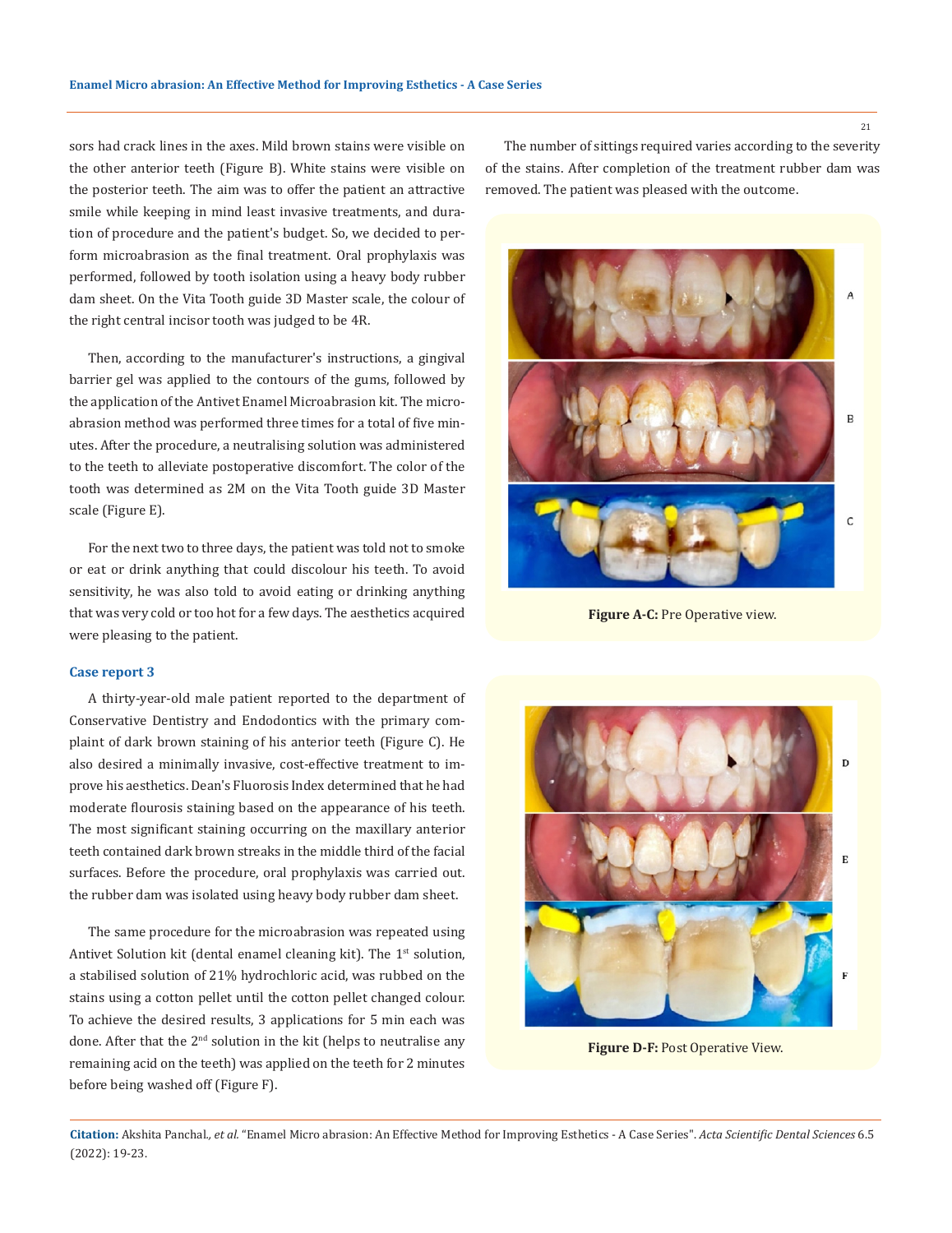#### **Discussion**

The aesthetic appearance of the teeth, which is crucial for a beautiful smile, is valued by people of all ages and genders. Aesthetic difficulties, according to Welbury and Shaw, can have a psychological impact on patients, particularly teenagers, and can interfere with their social lives [7].

In cases with white, yellow, or brown stains in the outer enamel layer, enamel microabrasion is deemed effective. When dealing with fluorosis, it's crucial to understand the degree of enamel stains [8]. Enamel microabrasion with acidic and/or abrasive substances produces instant and long-lasting aesthetic effects with minimum enamel loss and post-operative discomfort. Proper patient selection and effective rubberdam isolation are essential for a successful treatment outcome [9]. As Sundfeld., *et al*. have reported a microabrasive product was used in the case report to complement the stain removal and the smoothing of the enamel surface. The Prema Compound (Premier Dental Products Co, Norristown, PA, USA) microabrasive product, which is composed of 10% hydrochloric acid associated with silica carbide particles, was used due to its excellent performance in enamel stain removal and in the smoothing of the enamel surface irregularities left by the diamond bur [10-13]. The previous application of the fine-tapered diamond bur allowed for two or three applications of the microabrasive product, which is usually required to achieve the desired esthetic effect.

#### **Conclusion**

Enamel microabrasion appears to be a minimally invasive approach for permanently reducing moderate fluorosis stains without inducing sensitivity in the patient, resulting in long-term outcomes. For removing superficial enamel stains and flaws, the treatment is considered a safe, conservative, and atraumatic method.

#### **Financial Support and Sponsorship**

Nil.

### **Conflicts of Interest**

There are no conflicts of interest.

#### **Bibliography**

1. Sundfeld RH., *et al*[. "Microabrasion in tooth enamel discolor](https://pubmed.ncbi.nlm.nih.gov/25141208/)[ation defects: three cases with long-term follow-ups".](https://pubmed.ncbi.nlm.nih.gov/25141208/) *Journal [of Applied Oral Science](https://pubmed.ncbi.nlm.nih.gov/25141208/)* 22.4 (2014): 347-354.

- 2. [Baranwal AK. "A minimally invasive approach for aesthetic](http://www.aodmr.com/uploads/3/1/2/3/31236511/8._aodmr_baranwal_ak.pdf)  [and smile enhancement using enamel microabrasion tech](http://www.aodmr.com/uploads/3/1/2/3/31236511/8._aodmr_baranwal_ak.pdf)nique: Reports of two cases". *[Archives of Dental and Medical](http://www.aodmr.com/uploads/3/1/2/3/31236511/8._aodmr_baranwal_ak.pdf)  Research* [1.4 \(2015\): 40-45.](http://www.aodmr.com/uploads/3/1/2/3/31236511/8._aodmr_baranwal_ak.pdf)
- 3. Balan B., *et al*[. "Microabrasion: an effective method for im](https://pubmed.ncbi.nlm.nih.gov/24222868/)[provement of esthetics in dentistry".](https://pubmed.ncbi.nlm.nih.gov/24222868/) *Case Reports in Dentistry*  [2013 \(2013\): 951589.](https://pubmed.ncbi.nlm.nih.gov/24222868/)
- 4. Bahadır HS., *et al*[. "Minimally Invasive Approach for Improving](https://pubmed.ncbi.nlm.nih.gov/30271637/)  [Anterior Dental Aesthetics: Case Report with 1-Year Follow-](https://pubmed.ncbi.nlm.nih.gov/30271637/)Up". *[Case Reports in Dentistry](https://pubmed.ncbi.nlm.nih.gov/30271637/)* 2018 (2018): 4601795.
- 5. Goel Aditi., *et al*[. "Microabrasion A Conservative Approach for](https://www.researchgate.net/publication/353772429_Microabrasion_-_A_Conservative_Approach_for_Mild_to_Moderate_Fluorosis_-_A_Case_Report)  [Mild to Moderate Fluorosis - A Case Report".](https://www.researchgate.net/publication/353772429_Microabrasion_-_A_Conservative_Approach_for_Mild_to_Moderate_Fluorosis_-_A_Case_Report) *Journal of Evolu[tion of Medical and Dental Sciences](https://www.researchgate.net/publication/353772429_Microabrasion_-_A_Conservative_Approach_for_Mild_to_Moderate_Fluorosis_-_A_Case_Report)* 10 (2021): 2334-2337.
- 6. Celik EU., *et al*[. "Clinical performance of a combined approach](https://pubmed.ncbi.nlm.nih.gov/28891537/)  [for the esthetic management of fluorosed teeth: Three-year](https://pubmed.ncbi.nlm.nih.gov/28891537/)  results". *[Nigerian Journal of Clinical Practice](https://pubmed.ncbi.nlm.nih.gov/28891537/)* 20.8 (2017): 943- [951.](https://pubmed.ncbi.nlm.nih.gov/28891537/)
- 7. Bagda K., *et al*. "Dental fluorosis the microabrasion way of management -case reports". *International Journal of Advanced Research* 8.6 (2020): 942-945.
- 8. Pini NI., *et al*[. "Enamel microabrasion: An overview of clinical](https://pubmed.ncbi.nlm.nih.gov/25610848/)  and scientific considerations". *[World Journal of Clinical Cases](https://pubmed.ncbi.nlm.nih.gov/25610848/)*  [3.1 \(2015\): 34-41.](https://pubmed.ncbi.nlm.nih.gov/25610848/)
- 9. Dr Singh PT., *et al*. "Microabrasion -a minimally invasive approach to manage mild to moderate fluorosis cases: a case report". *Journal of Indian Dental Association Kochi* 2.2 (2020): 27-31.
- 10. Sheoran N., *et al*[. "Esthetic management of developmental](https://pubmed.ncbi.nlm.nih.gov/24588784/)  [enamel opacities in young permanent maxillary incisors with](https://pubmed.ncbi.nlm.nih.gov/24588784/)  [two microabrasion techniques -asplitmouth study".](https://pubmed.ncbi.nlm.nih.gov/24588784/) *Journal of [Esthetic and Restorative Dentistry](https://pubmed.ncbi.nlm.nih.gov/24588784/)* (2014).
- 11. Sundfeld RH., *et al*. "Smile recovery. A promising conquest in the esthetic dentistry". *Revista Brasileira de Odontologia* 54 (1997): 21-325.
- 12. Sundfeld RH., *et al*[. "Considerations about enamel microabra](https://pubmed.ncbi.nlm.nih.gov/17542197/)sion after 18 years". *[American Journal of Dentistry](https://pubmed.ncbi.nlm.nih.gov/17542197/)* 20 (2007): [67-72.](https://pubmed.ncbi.nlm.nih.gov/17542197/)
- **Citation:** Akshita Panchal*., et al.* "Enamel Micro abrasion: An Effective Method for Improving Esthetics A Case Series". *Acta Scientific Dental Sciences* 6.5 (2022): 19-23.

22